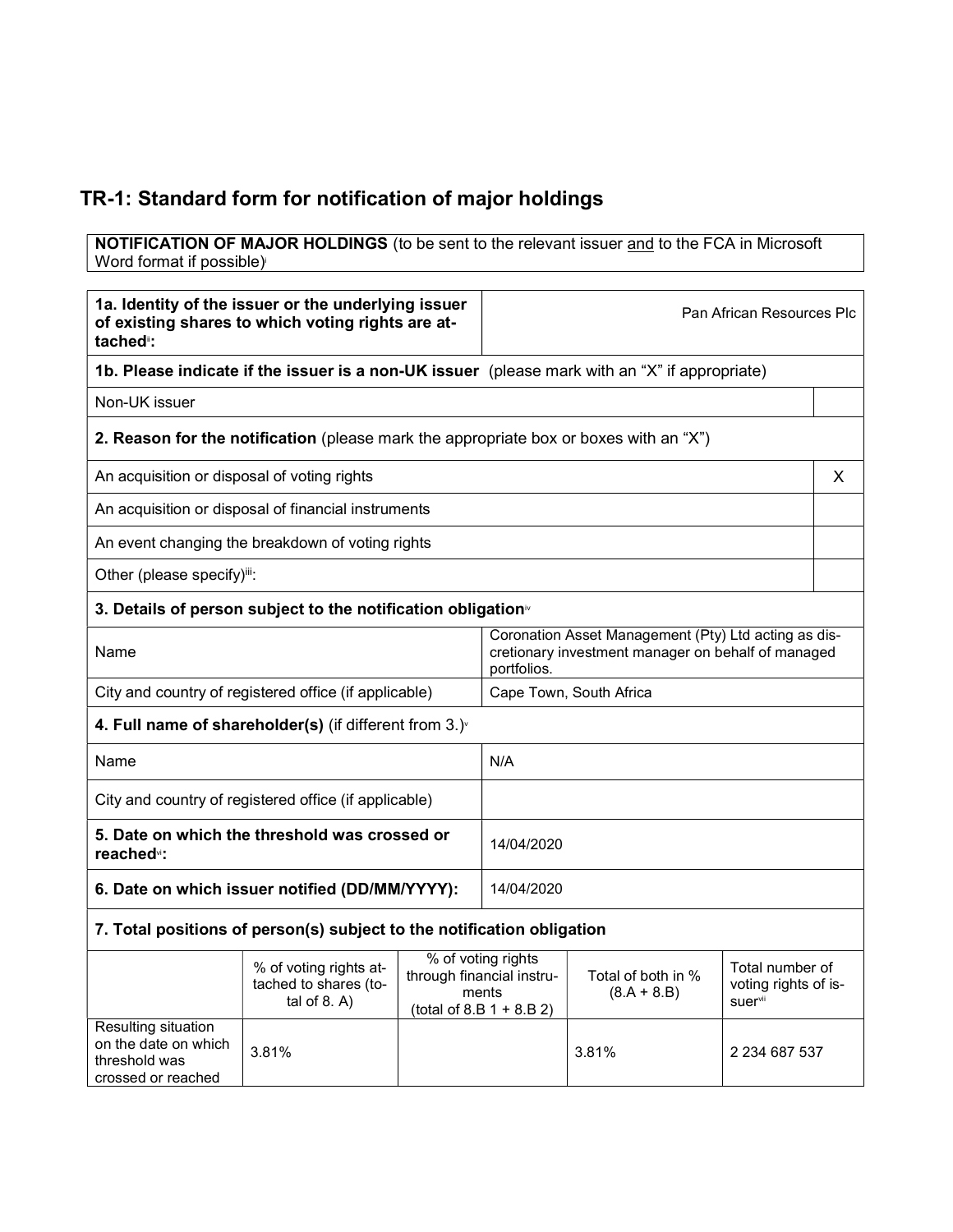| Position of previous<br>notification (if<br>applicable) | 4.79% |  | 4.79% |  |
|---------------------------------------------------------|-------|--|-------|--|
|---------------------------------------------------------|-------|--|-------|--|

## 8. Notified details of the resulting situation on the date on which the threshold was crossed or reachedviii

| A: Voting rights attached to shares                |                                                               |                                                                       |                                                               |                                                                       |
|----------------------------------------------------|---------------------------------------------------------------|-----------------------------------------------------------------------|---------------------------------------------------------------|-----------------------------------------------------------------------|
| Class/type of<br>shares<br>ISIN code (if possible) | Number of voting rightsix                                     |                                                                       | % of voting rights                                            |                                                                       |
|                                                    | <b>Direct</b><br>(Art 9 of Directive<br>2004/109/EC) (DTR5.1) | <b>Indirect</b><br>(Art 10 of Directive<br>2004/109/EC)<br>(DTR5.2.1) | <b>Direct</b><br>(Art 9 of Directive<br>2004/109/EC) (DTR5.1) | <b>Indirect</b><br>(Art 10 of Directive<br>2004/109/EC)<br>(DTR5.2.1) |
| GB0004300496                                       | 85 220 319                                                    |                                                                       | 3.81%                                                         |                                                                       |
|                                                    |                                                               |                                                                       |                                                               |                                                                       |
|                                                    |                                                               |                                                                       |                                                               |                                                                       |
| <b>SUBTOTAL 8. A</b>                               | 85 220 319                                                    |                                                                       | 3.81%                                                         |                                                                       |

| B 1: Financial Instruments according to Art. 13(1)(a) of Directive 2004/109/EC (DTR5.3.1.1 (a)) |                                        |                                         |                                                                                                        |                    |
|-------------------------------------------------------------------------------------------------|----------------------------------------|-----------------------------------------|--------------------------------------------------------------------------------------------------------|--------------------|
| Type of financial in-<br>strument                                                               | <b>Expiration</b><br>date <sup>x</sup> | Exercise/<br><b>Conversion Periodxi</b> | <b>Number of voting rights</b><br>that may be acquired if<br>the instrument is<br>exercised/converted. | % of voting rights |
|                                                                                                 |                                        |                                         |                                                                                                        |                    |
|                                                                                                 |                                        |                                         |                                                                                                        |                    |
|                                                                                                 |                                        |                                         |                                                                                                        |                    |
|                                                                                                 |                                        | <b>SUBTOTAL 8. B 1</b>                  |                                                                                                        |                    |

| B 2: Financial Instruments with similar economic effect according to Art. 13(1)(b) of Directive<br>2004/109/EC (DTR5.3.1.1 (b)) |                                      |                                               |                                                     |                            |                    |
|---------------------------------------------------------------------------------------------------------------------------------|--------------------------------------|-----------------------------------------------|-----------------------------------------------------|----------------------------|--------------------|
| Type of financial<br>instrument                                                                                                 | <b>Expiration</b><br>$date^{\times}$ | Exercise/<br><b>Conversion Pe-</b><br>riod xi | <b>Physical or</b><br>cash<br><b>settlement</b> xii | Number of<br>voting rights | % of voting rights |
|                                                                                                                                 |                                      |                                               |                                                     |                            |                    |
|                                                                                                                                 |                                      |                                               |                                                     |                            |                    |
|                                                                                                                                 |                                      |                                               |                                                     |                            |                    |
|                                                                                                                                 |                                      |                                               | <b>SUBTOTAL</b><br>8.B.2                            |                            |                    |